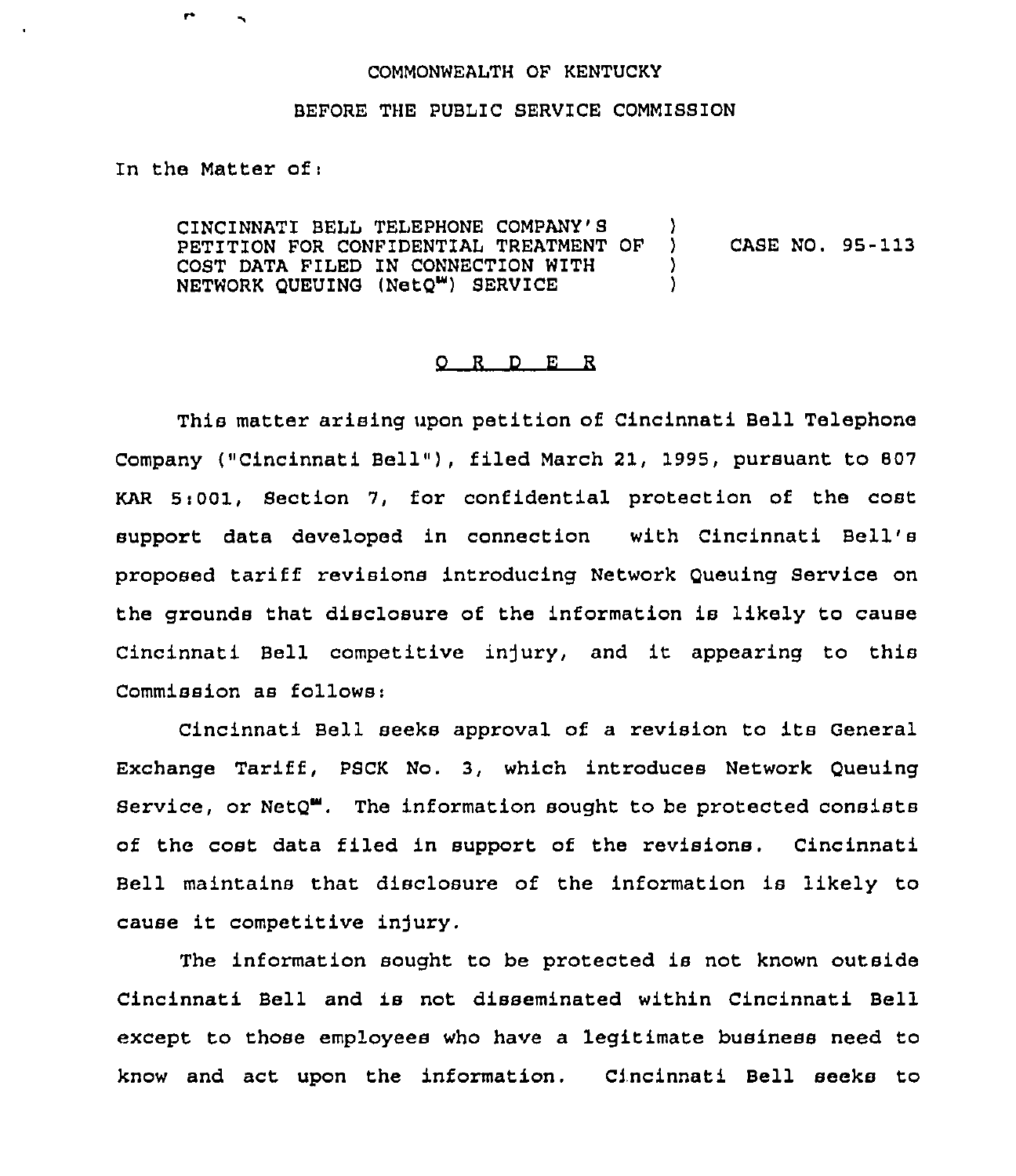preserve and protect the confidentiality of the information through all appropriate means, including the maintenance of appropriate security at its offices.

 $\bullet$  . The second  $\mathcal{L}_\bullet$ 

KRS 61.872(1) requires information filed with the Commission to be available for public inspection unless specifically exempted by statute, Exemptions from this requirement are provided in KRS 61.878(1). That section of the statute exempts several categories of information from open inspection. One category exempted in paragraph (c)1. of that subsection is information confidentially disclosed to the Commission which if openly disclosed would permit an unfair commercial advantage to competitors of the source of the information. To qualify for this exemption, the party claiming confidentiality must demonstrate actual competition and a likelihood of substantial competitive injury if the information is disclosed. Competitive in)ury occurs when disclosure of the information gives competitors an unfair business advantage.

Cincinnati Bell's competitors for NetQ<sup>w</sup> Service are providers of customer premises equipment. Disclosure of the information sought to be protected would enable such competitors to obtain detailed information about Cincinnati Bell's cost and contributions from the service which competitozs could utilize in planning market entry and development of pricing strategies to the detriment of Cincinnati Bell. Therefore, disclosure of the information is likely to cause Cincinnati Bell competitive injury, and the information should be protected as confidential.

-2-